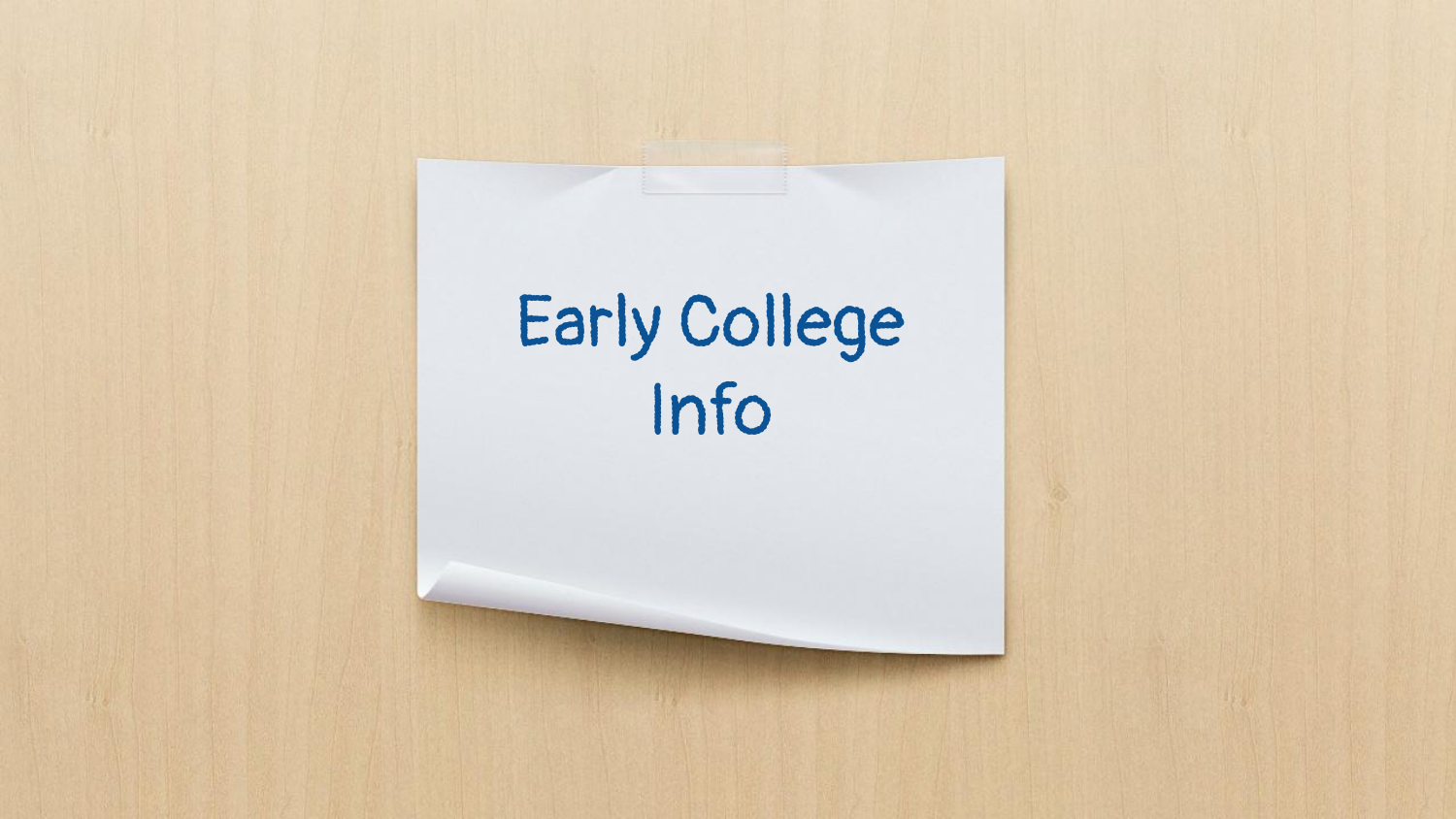

## Our Mission Statement

Our mission is to accelerate college readiness,

success, and completion through challenging

college-credit coursework in a personalized

environment with a network of staff, family,

and community supports.

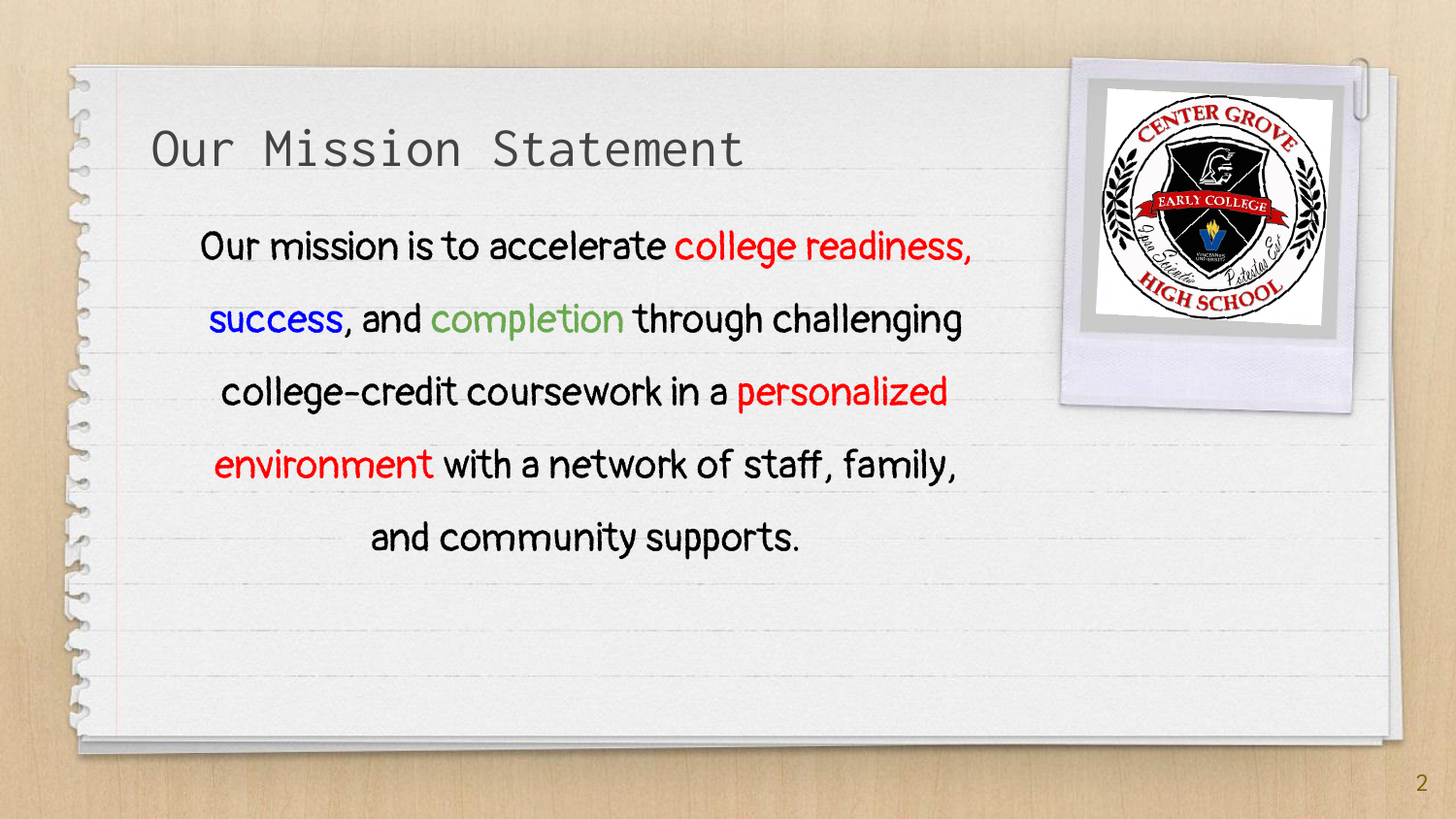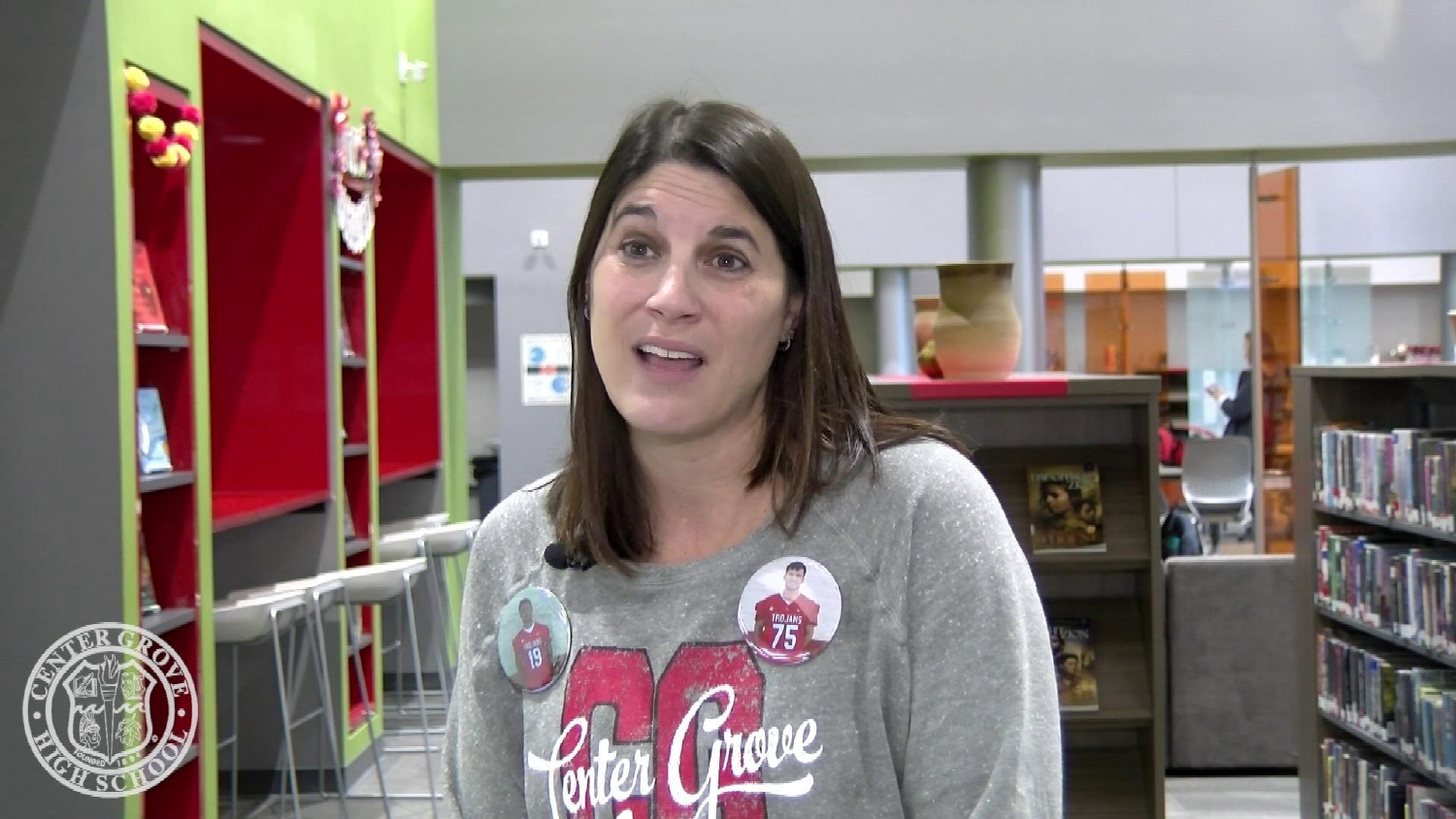

# Why EC?

- ✗ Small learning community and family-like atmosphere
- ✗ Opportunity to earn 30-60 hours of dual credit
	- ✗ Lighter college load
	- ✗ Earlier graduation from college
	- ✗ Double major
	- ✗ Save money
- ✗ Students leave CGHS ready for the rigor and experience of college courses.

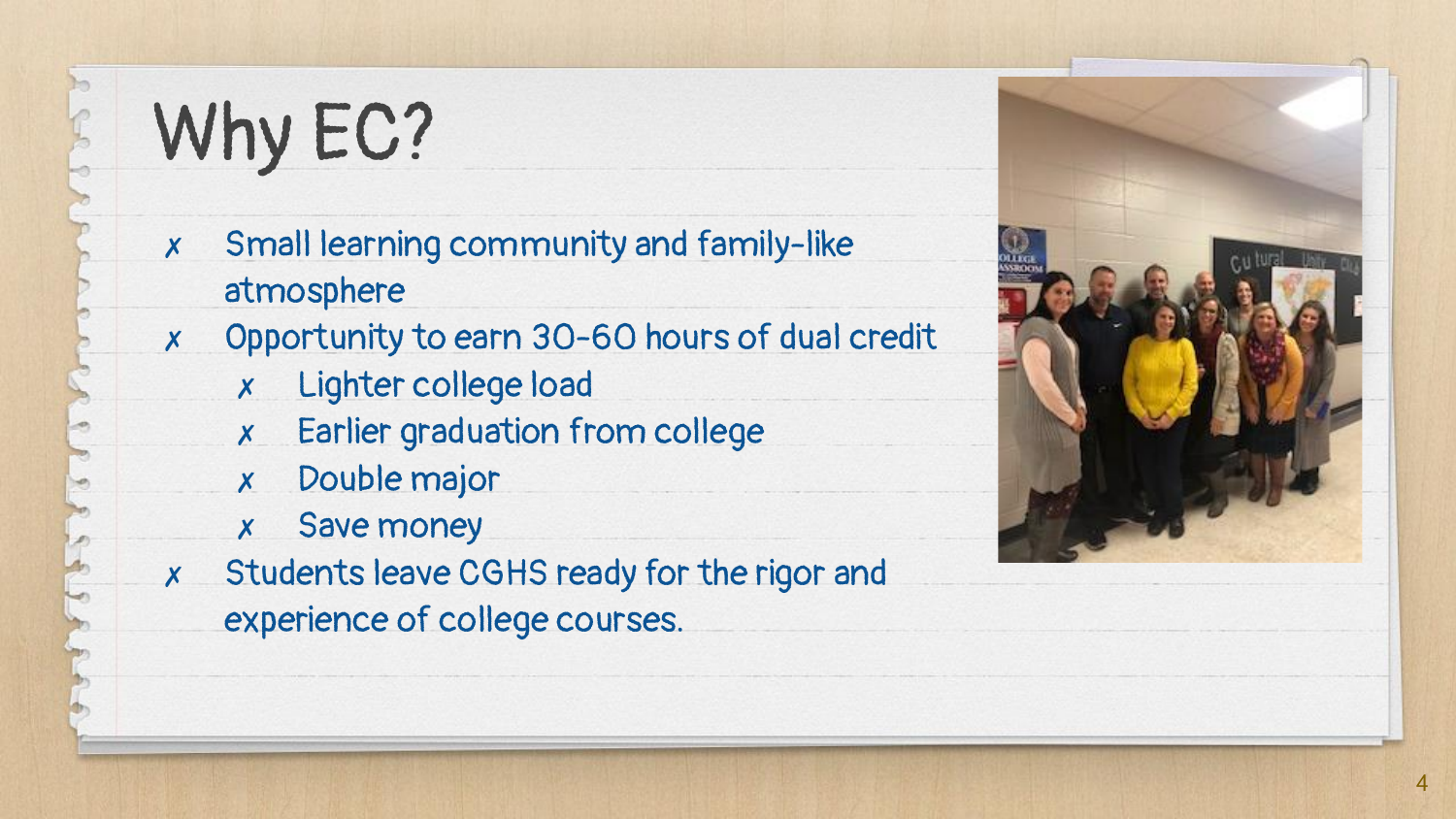## Small Learning Community

- Each grade level has approximately 125 students.
- Family-like atmosphere
- Similar to teaming in middle school, EC students are with the same cohort over their high school courses--having several core classes together.
- Many classes have a cross curricular emphasis.
- The majority of these core courses are in the EC area, so students maintain close relationships with all their core teachers.

## So what does that mean?

## What is EC?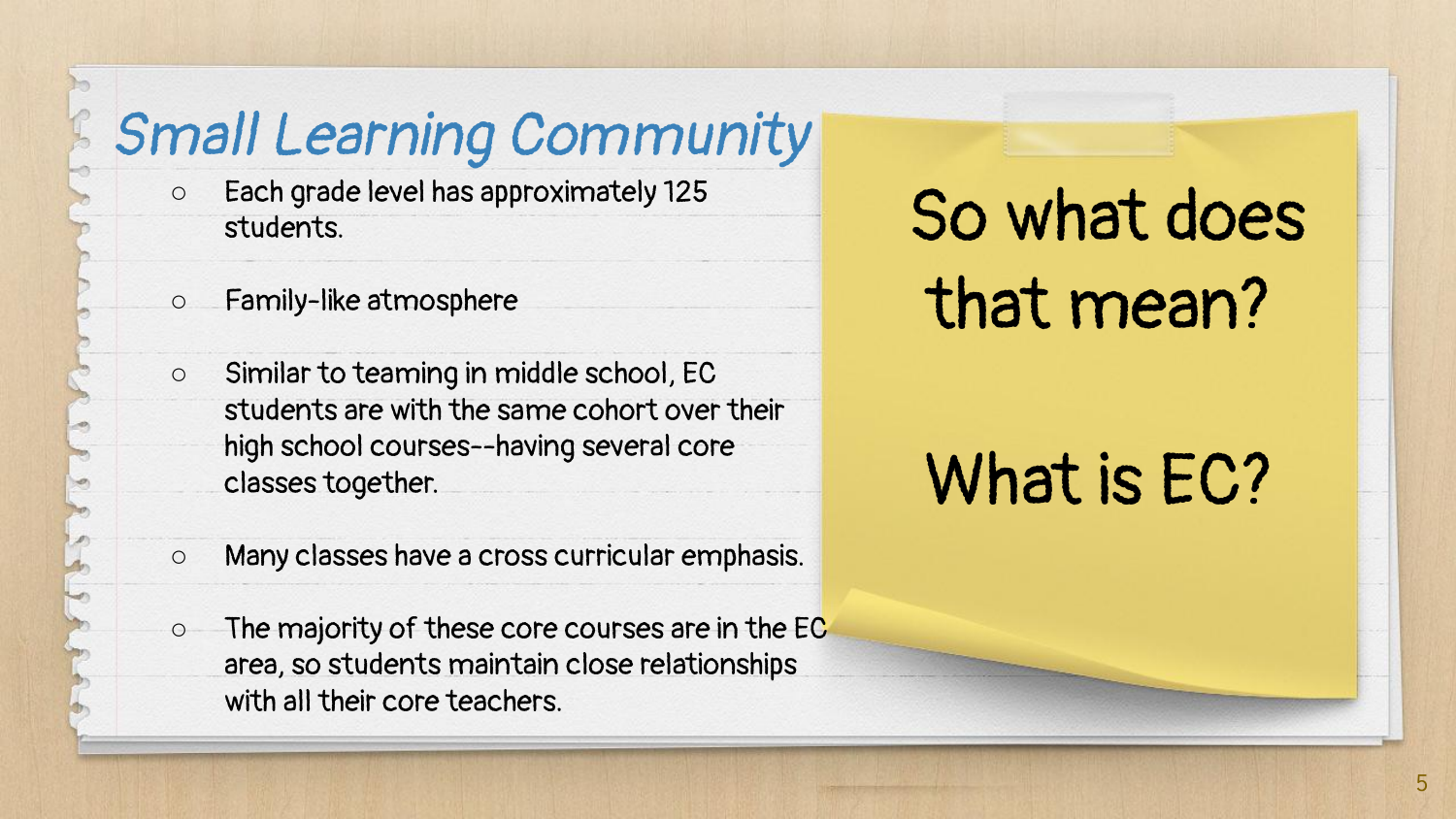## Uniquely EC

- **EC STaRs**
- One counselor (freshman/10-12)
- **Tutors**
- **LGMS** 
	- Tips on writing college scholarships/essays
	- What to know before you take the SAT/ACT
	- PSAT writing and study tips
- **Our Community** 
	- Beginning of year kick off
	- Holiday Helpers
	- LGMs

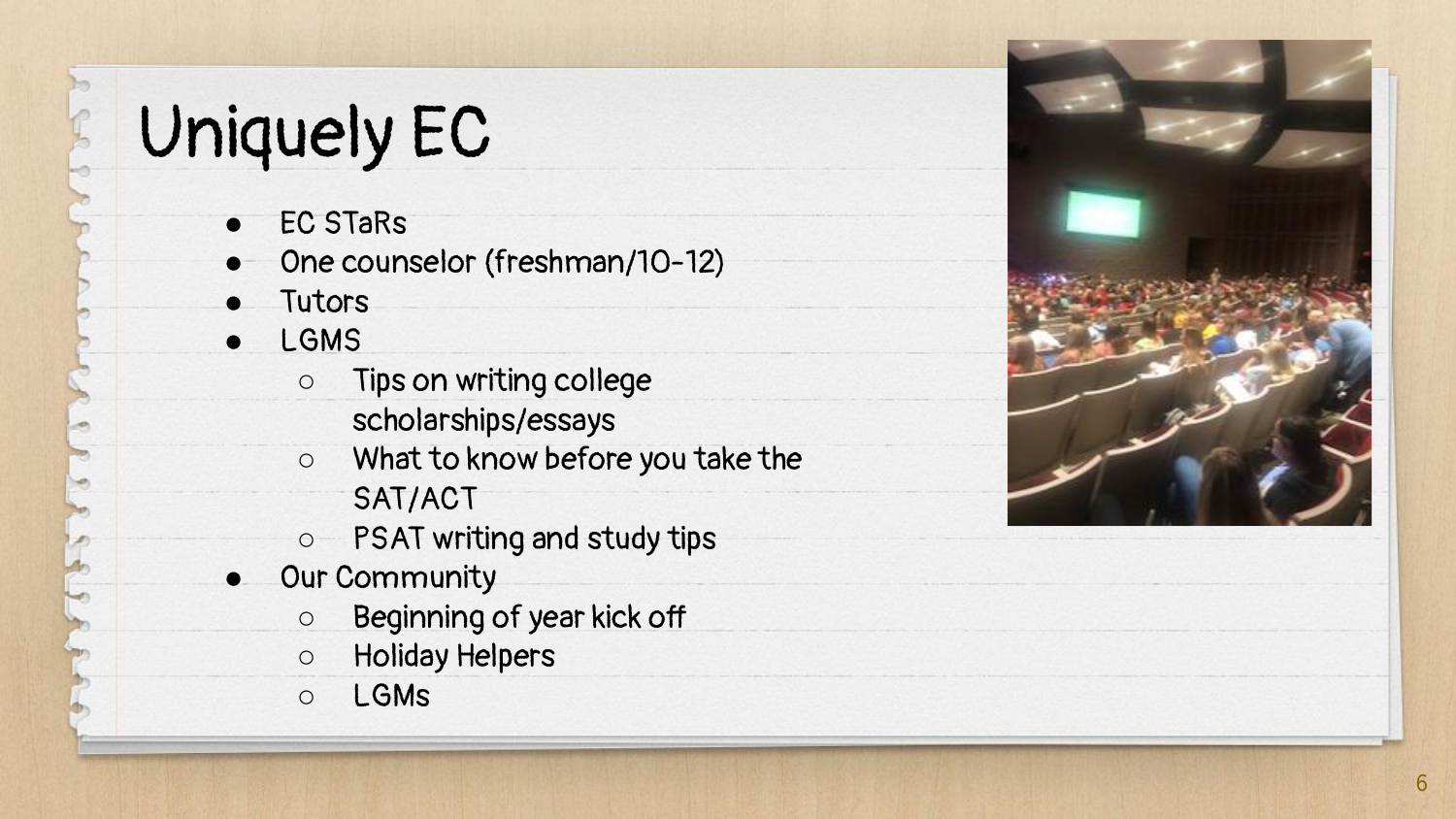### College Credits...What do I need to know?

- EC@CG partners with Vincennes University to offer college classes at the high school.
- These classes are taught by our teachers, or a VU professor online.
- These courses are \$25-\$75 per credit hour, compared to \$200-\$400 offered at local colleges and universities.
	- Last year our students saved over \$900, 000.
- Most dual credit courses begin students junior and senior year (similar to AP).
- Most dual credit courses are weighted.



7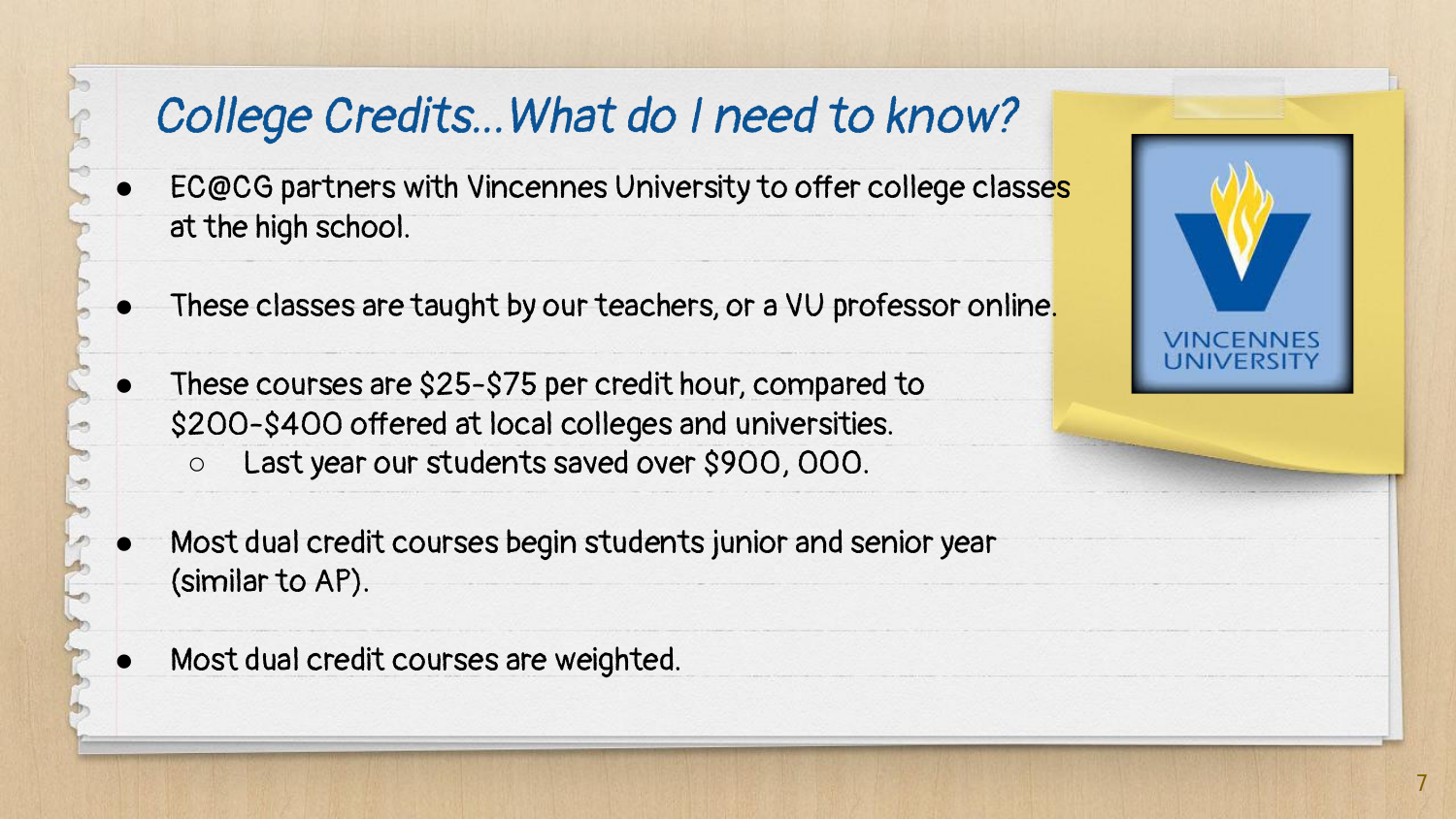### College Credits...What do I need to know?

#### How does my child earn the credit?

- Students must first qualify for the course by meeting the Accuplacer test score.
- Students must earn a "C" or better in the course.
- The grade is a part of the high school transcript.

#### Where do the credits transfer?

- Classes are transferable to public institutions in and out of Indiana.
	- IU, Ball State, IUPUI, Purdue, USI, UIndy, UK, etc.
- We have also had success with small, private schools
	- Liberty, FC, Anderson, Lipscomb, Hanover, etc.

#### What if my child needs extra support for these college courses?

- VU provides a math and English tutor.
- Tutors are housed at CG and work 20 hours a week.
- Most courses aren't taken until Junior/Senior year.
- Teachers have office hours.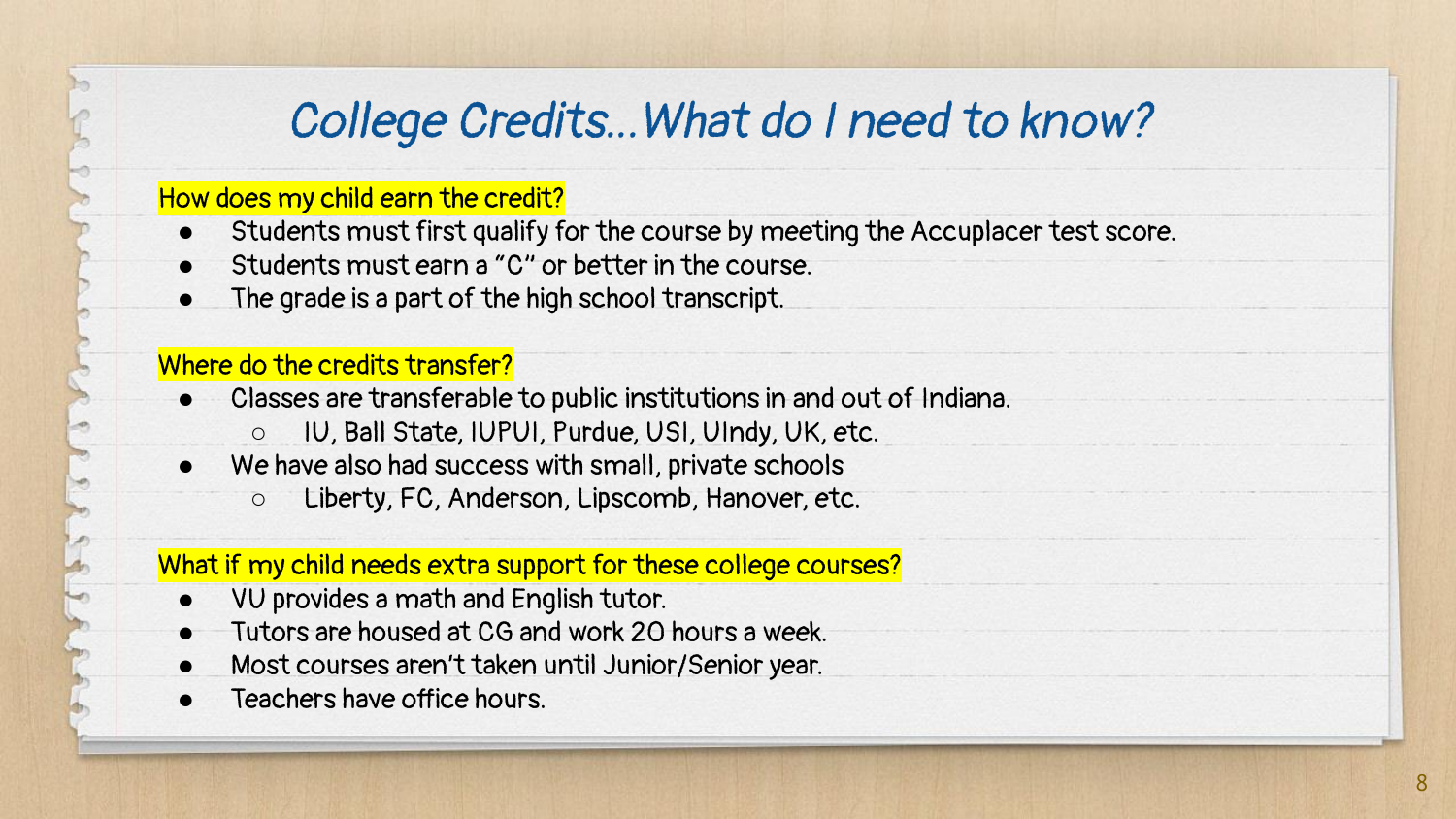### What are the possible pathways my student can pursue if in EC?

#### Core 30/STGEC (30 hours of college credit)

- Students take specific courses over four years to complete the 30 hour block.
- If students earn all 30 hours with a "C" or better, they complete the Core 30.
- This can be equivalent to their freshman year of college.
	- Speech, English Comp, World Language, History, Sociology, Psychology, Fine Arts

#### Associate's Degree (60 hours of college credit)

- 1. General Studies (emphasis on English and history courses)
- 2. General studies with an emphasis on Information Technology

#### Perspective: Graduating class of 2019

- 50 STGEC
- 51 Associate's Degree
- 17 Dual credit recipients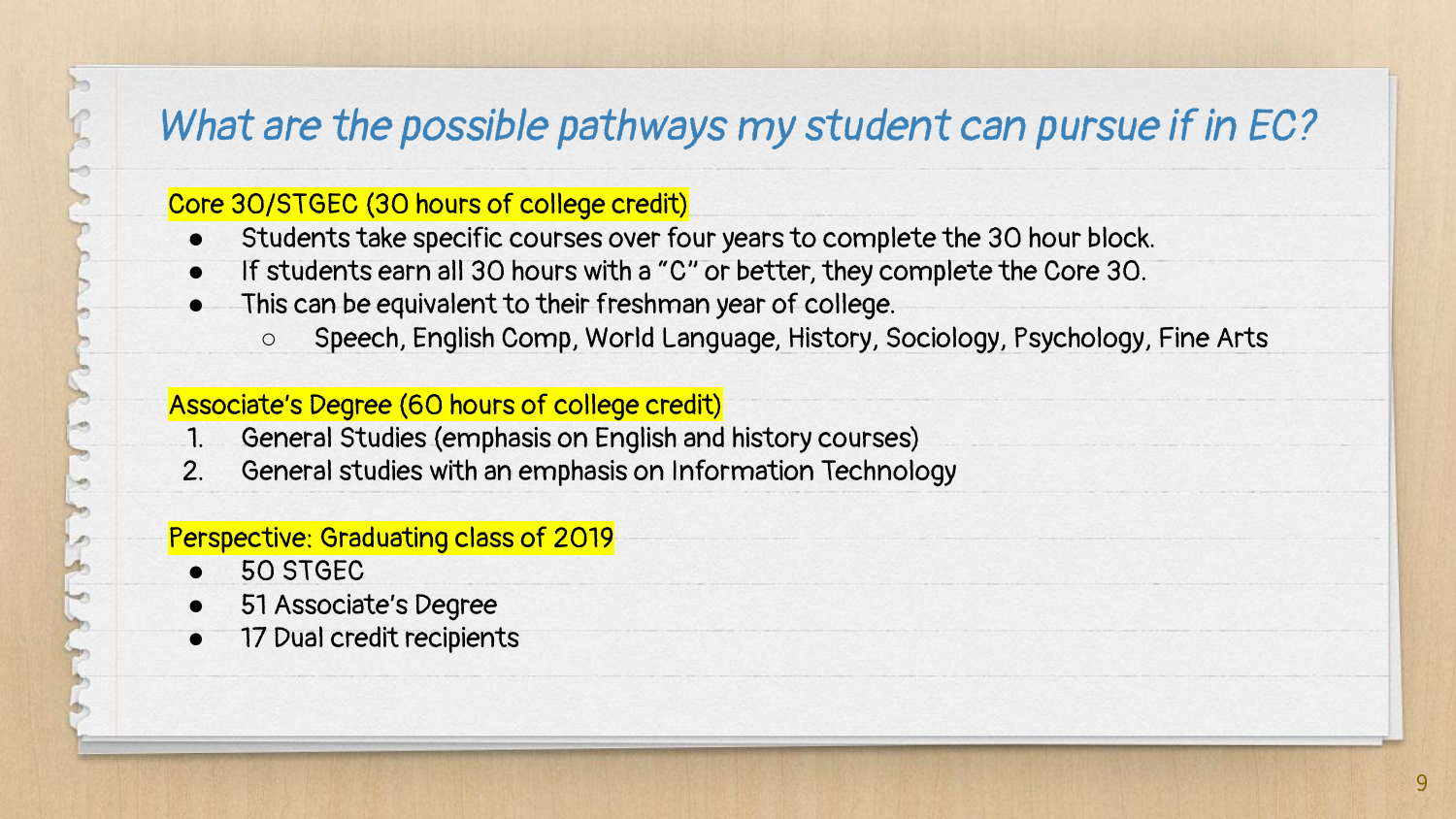### Sample freshman EC track

- 1. EC English
- 2. EC Biology / EC Honors Bio\* / H Chem\*
- 3. EC Geography
- 4. EC math / honors math\*
- 5. VU Keystone\*\*/Comp 110\*\*/PE
- 6. World Language
- 7. Elective
- 8. Study Hall

Students will be recommended for honors math and science courses based on the following:

- ✗ Lexile ✗ Current Success (grades) ✗ ISTEP/ILearn
- **NWEA CoGat**

\* Indicates Weighted Course \*\*Indicates dual credit

++ As EC students work to prepare for college courses, their Eng 9 course is accelerated (compared to non-EC English).